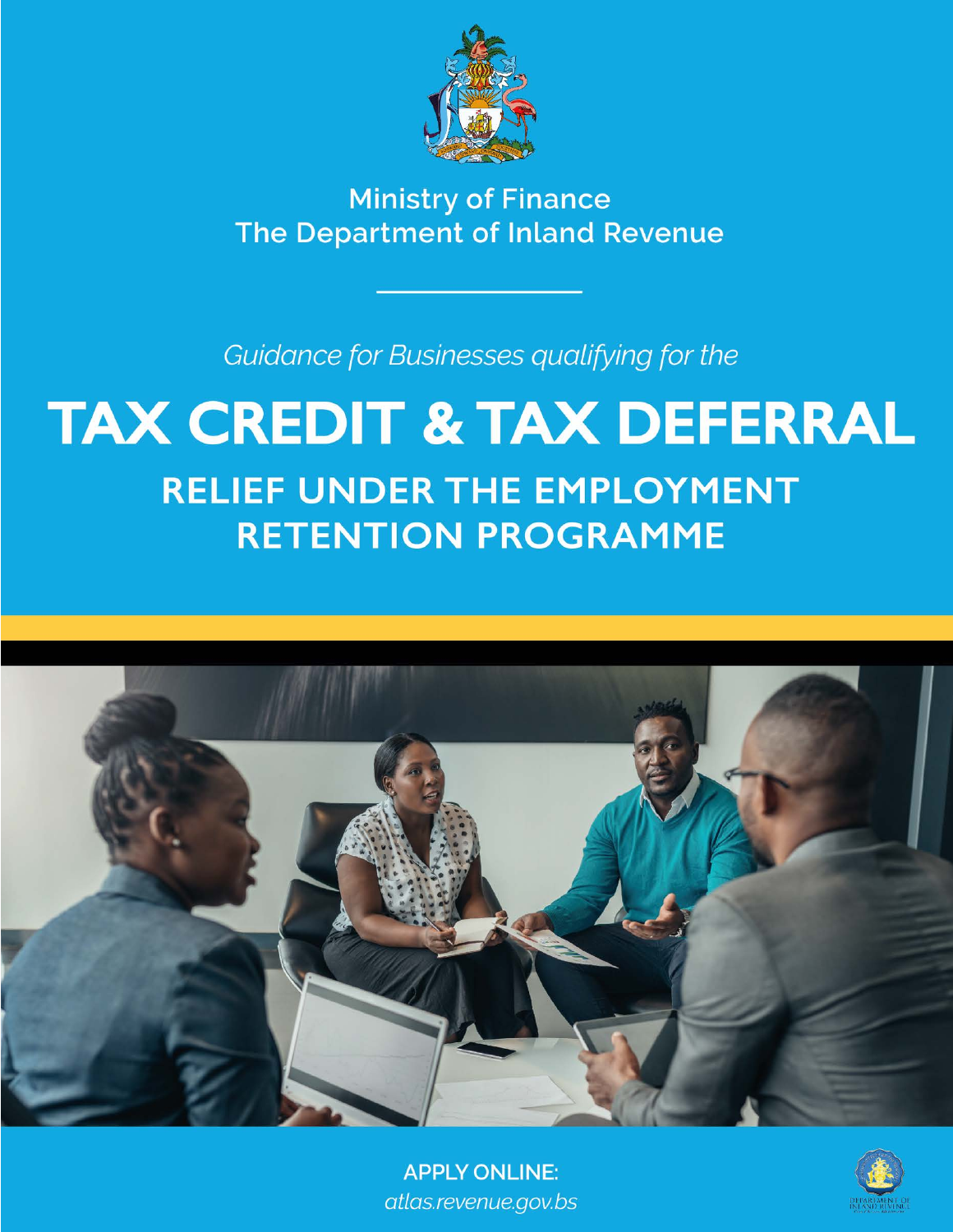## **GUIDANCE FOR BUSINESSES QUALIFYING FOR TAX CREDIT AND TAX DEFERRAL RELIEF UNDER THE EMPLOYEE RETENTION PROGRAM**

I. Meet eligibility Requirements:

To be eligible, enterprises would be required to:

- o Be in good standing in VAT or BL payments as at February 2020 (not including BL due for current 2020 cycle);
- o Have annual sales of \$3 million or more (businesses under \$3 million can access support through the Small Business Continuity Loan program)
- o Have an overall staff complement of 25 employees or more (line staff, executive and management). *Please note: The value of the tax credit/tax deferral can be no greater than the payment to the non-executive staff complement which can include lower managers and supervisors*;
- o Commit to retaining 80 percent of staff levels as at February 29th 2020 levels, though to October,  $31<sup>st</sup>$  2020;
- o Make application on the prescribed form for concession
- o Commit to the utilization of tax credits solely for purposes of covering nonexecutive payroll. Executive payroll will be the payroll of persons who hold positions of a Proprietor, President, Vice President, Director or similar Job Title level.

This concession is not available to businesses in the following sectors:

- Hotel & Resorts (which are closed during this phase)
- Retail or Wholesale grocery food establishments
- Regulated Telecommunications Sector
- Regulated Financial & Insurance business
- Gaming
- II. Provide payroll cost:

This will determine the amount for Approved Tax Relief (ATR) for the months April, May & June 2020, the qualifying period **(QP**). To accomplish this the taxpayer must provide:

- o A copy of their non- management payrolls for the month of February, 2020.
- o A copy of banking information in support of their payroll cost.
- o A copy of NIB returns for that month.
- o A payroll showing the breakdown by employee categories.
- $\circ$  Evidence that the number of employees is equal to or  $> 25$
- $\circ$  A declaration that they will retain 80% of the workforce through to 31<sup>st</sup> October, 2020. (*Declaration included with the application form*)

If the payroll cost is greater than \$200K in any given month within the qualifying period, the **ATR** provided will not exceed \$200K for that month, to a maximum of \$600K over the qualifying period.

If the payroll cost is less than \$200K per month within the qualifying period, the approved tax relief will be equivalent to the payroll cost.